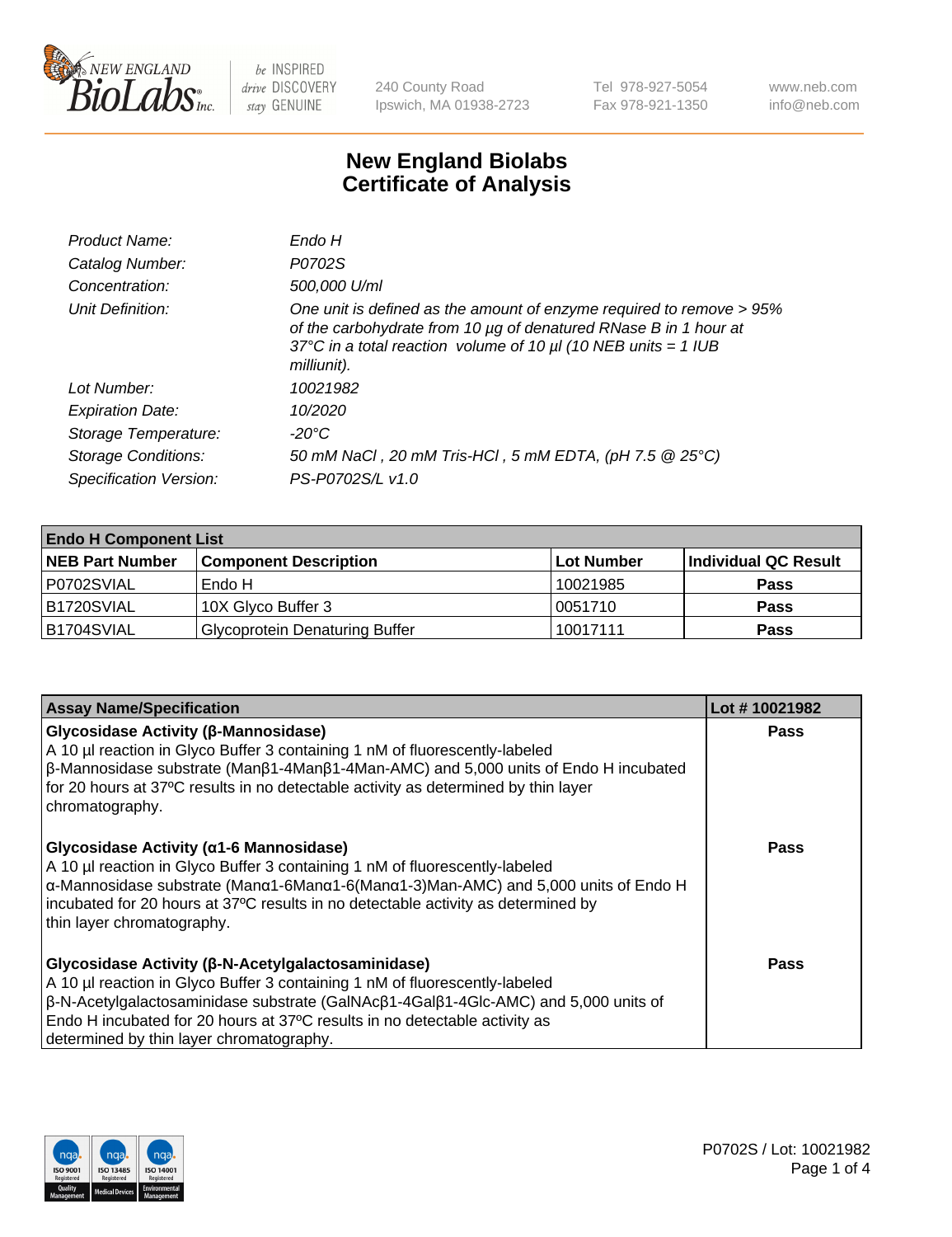

240 County Road Ipswich, MA 01938-2723 Tel 978-927-5054 Fax 978-921-1350

www.neb.com info@neb.com

| <b>Assay Name/Specification</b>                                                                                                                                                                                                                                                                                                                      | Lot #10021982 |
|------------------------------------------------------------------------------------------------------------------------------------------------------------------------------------------------------------------------------------------------------------------------------------------------------------------------------------------------------|---------------|
| Glycosidase Activity (β-N-Acetylglucosaminidase)<br>A 10 µl reaction in Glyco Buffer 3 containing 1 nM of fluorescently-labeled<br>β-N-Acetylglucosaminidase substrate (GlcNAcβ1-4GlcNAcβ1-4GlcNAc-AMC) and 5,000 units<br>of Endo H incubated for 20 hours at 37°C results in no detectable activity as<br>determined by thin layer chromatography. | <b>Pass</b>   |
| Glycosidase Activity (α1-6 Galactosidase)<br>A 10 µl reaction in Glyco Buffer 3 containing 1 nM of fluorescently-labeled<br>α-Galactosidase substrate (Galα1-6Galα1-6Glcα1-2Fru-AMC) and 5,000 units of Endo H<br>incubated for 20 hours at 37°C results in no detectable activity as determined by<br>thin layer chromatography.                    | <b>Pass</b>   |
| Glycosidase Activity (α1-3 Mannosidase)<br>A 10 µl reaction in Glyco Buffer 3 containing 1 nM of fluorescently-labeled<br>α-Mannosidase substrate (Manα1-3Manβ1-4GlcNAc-AMC) and 5,000 units of Endo H<br>incubated for 20 hours at 37°C results in no detectable activity as determined by<br>thin layer chromatography.                            | <b>Pass</b>   |
| Glycosidase Activity (a1-3 Galactosidase)<br>A 10 µl reaction in Glyco Buffer 3 containing 1 nM of fluorescently-labeled<br>α-Galactosidase substrate (Galα1-3Galβ1-4GlcNAc-AMC) and 5,000 units of Endo H<br>incubated for 20 hours at 37°C results in no detectable activity as determined by<br>thin layer chromatography.                        | <b>Pass</b>   |
| Glycosidase Activity (α1-3 Fucosidase)<br>A 10 µl reaction in Glyco Buffer 3 containing 1 nM of fluorescently-labeled<br>α-Fucosidase substrate (Fucα1-3Galβ1-4GlcNAcβ1-3Galβ1-4Glc-AMC) and 5,000 units of<br>Endo H incubated for 20 hours at 37°C results in no detectable activity as<br>determined by thin layer chromatography.                | <b>Pass</b>   |
| Glycosidase Activity (α1-2 Fucosidase)<br>A 10 µl reaction in Glyco Buffer 3 containing 1 nM of fluorescently-labeled<br>α-Fucosidase substrate (Fucα1-2Galβ1-4Glc-AMC) and 5,000 units of Endo H incubated<br>for 20 hours at 37°C results in no detectable activity as determined by thin layer<br>chromatography.                                 | <b>Pass</b>   |
| Glycosidase Activity (β-Xylosidase)<br>A 10 µl reaction in Glyco Buffer 3 containing 1 nM of fluorescently-labeled<br>β-Xylosidase substrate (Xylβ1-4Xylβ1-4Xylβ1-4Xyl-AMC) and 5,000 units of Endo H<br>incubated for 20 hours at 37°C results in no detectable activity as determined by<br>thin layer chromatography.                             | <b>Pass</b>   |

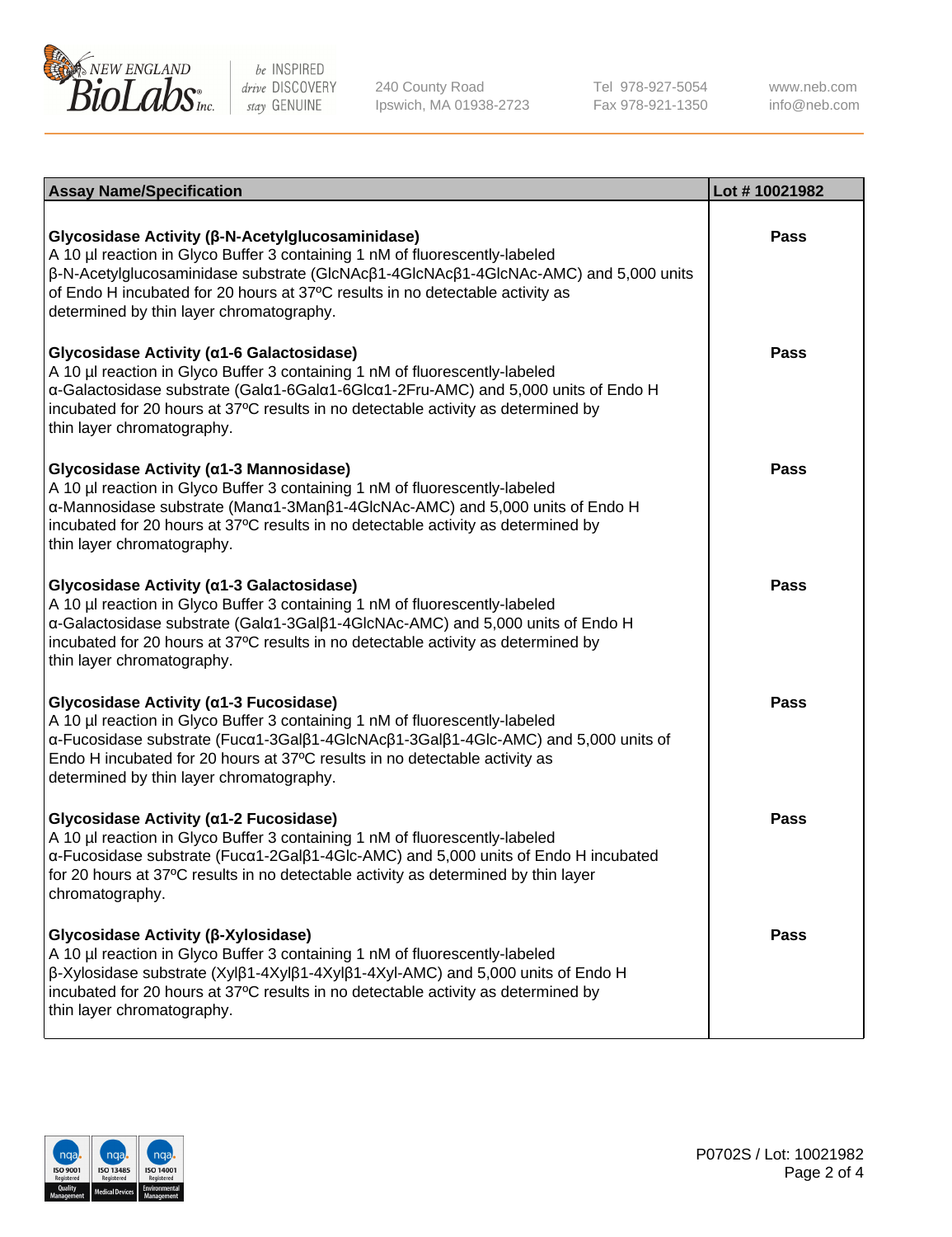

240 County Road Ipswich, MA 01938-2723 Tel 978-927-5054 Fax 978-921-1350 www.neb.com info@neb.com

| <b>Assay Name/Specification</b>                                                                                                                                                                                                                                                                                                                                      | Lot #10021982 |
|----------------------------------------------------------------------------------------------------------------------------------------------------------------------------------------------------------------------------------------------------------------------------------------------------------------------------------------------------------------------|---------------|
| Glycosidase Activity (β1-3 Galactosidase)<br>A 10 µl reaction in Glyco Buffer 3 containing 1 nM of fluorescently-labeled<br>β-Galactosidase substrate (Galβ1-3GlcNAcβ1-4Galβ1-4Glc-AMC) and 5,000 units of Endo<br>H incubated for 20 hours at 37°C results in no detectable activity as determined by<br>thin layer chromatography.                                 | <b>Pass</b>   |
| Glycosidase Activity (β1-4 Galactosidase)<br>A 10 µl reaction in Glyco Buffer 3 containing 1 nM of fluorescently-labeled<br>$\beta$ -Galactosidase substrate (Gal $\beta$ 1-4GlcNAc $\beta$ 1-3Gal $\beta$ 1-4Glc -AMC) and 5,000 units of Endo<br>H incubated for 20 hours at 37°C results in no detectable activity as determined by<br>thin layer chromatography. | Pass          |
| <b>Protease Activity (SDS-PAGE)</b><br>A 20 µl reaction in 1X Glyco Buffer 3 containing 24 µg of a standard mixture of<br>proteins and a minimum of 5,000 units of Endo H incubated for 20 hours at 37°C,<br>results in no detectable degradation of the protein mixture as determined by<br>SDS-PAGE with Coomassie Blue detection.                                 | Pass          |
| <b>Protein Purity Assay (SDS-PAGE)</b><br>Endo H is ≥ 95% pure as determined by SDS-PAGE analysis using Coomassie Blue<br>detection.                                                                                                                                                                                                                                 | <b>Pass</b>   |
| <b>Glycosidase Activity (Endo F2, F3)</b><br>A 10 µl reaction in Glyco Buffer 3 containing 1 nM of fluorescently-labeled Endo F2,<br>F3 substrate (Dansylated fibrinogen biantennary) and 5,000 units of Endo H incubated<br>for 20 hours at 37°C results in no detectable activity as determined by thin layer<br>chromatography.                                   | <b>Pass</b>   |
| <b>Glycosidase Activity (PNGase F)</b><br>A 10 µl reaction in Glyco Buffer 3 containing 1 nM of fluorescently-labeled PNGase F<br>substrate (Fluoresceinated fetuin triantennary) and 5,000 units of Endo H incubated<br>for 20 hours at 37°C results in no detectable activity as determined by thin layer<br>chromatography.                                       | Pass          |
| Glycosidase Activity (α-Glucosidase)<br>A 10 µl reaction in Glyco Buffer 3 containing 1 nM of fluorescently-labeled<br>α-Glucosidase substrate (Glcα1-6Glcα1-4Glc-AMC) and 5,000 units of Endo H incubated<br>for 20 hours at 37°C results in no detectable activity as determined by thin layer<br>chromatography.                                                  | <b>Pass</b>   |
| Glycosidase Activity (α-N-Acetylgalactosaminidase)<br>A 10 µl reaction in Glyco Buffer 3 containing 1 nM of fluorescently-labeled<br>α-N-Acetylgalactosaminidase substrate (GalNAcα1-3(Fucα1-2)Galβ1-4Glc-AMC) and 5,000                                                                                                                                             | Pass          |